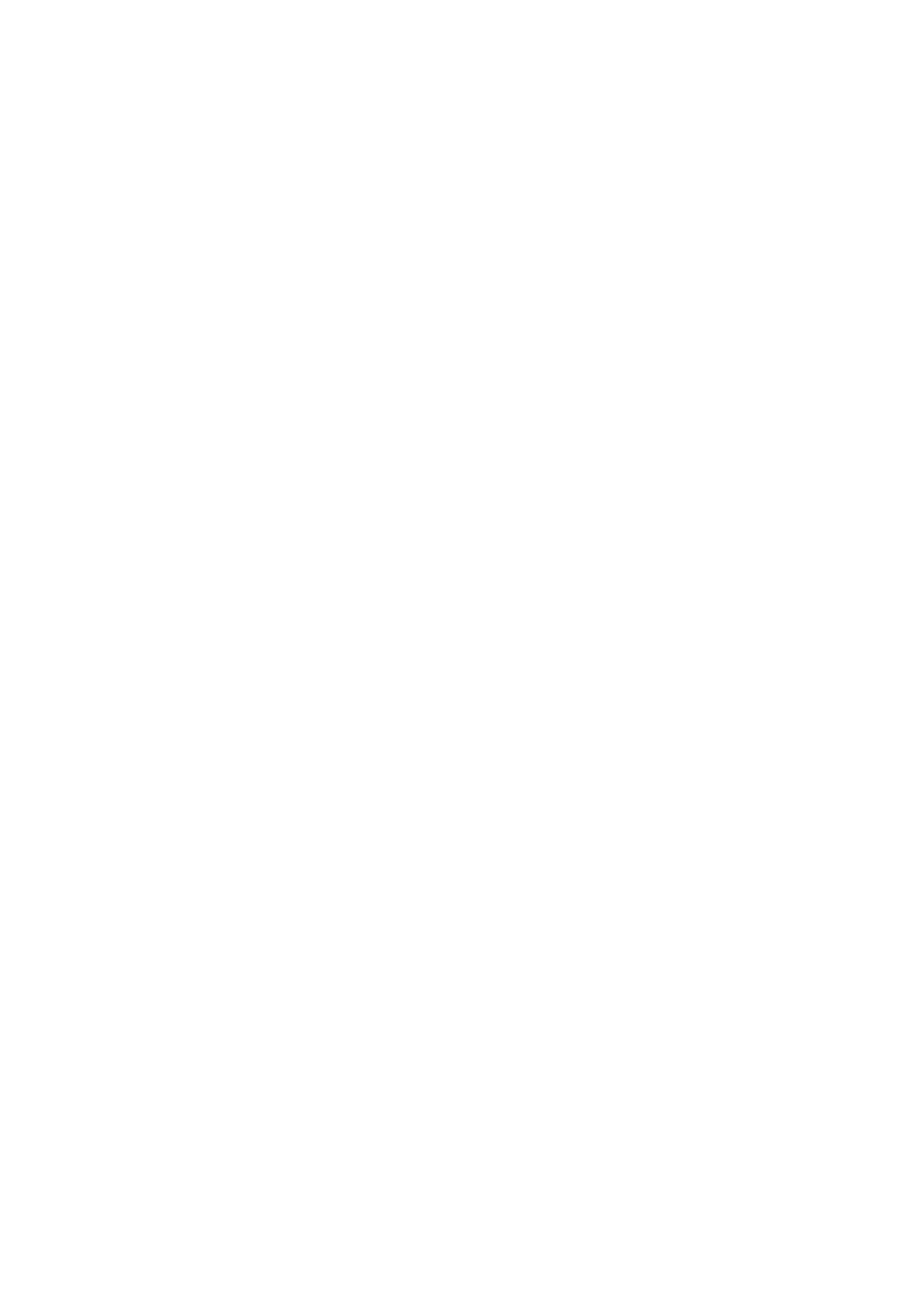# **1 Apologies**

Resolution number IMSB/2018/21

MOVED by IMSB Member R Blair, seconded by D Kirkwood:

That the Independent Maori Statutory Board:

a) accept the apology from Terrance Hohneck for sickness.

#### **CARRIED**

#### **2 Declaration of Interest**

There were no declarations of interest.

#### **3 Confirmation of Minutes**

Resolution number IMSB/2018/22

MOVED by IMSB Member L Ngamane, seconded by IMSB Member T Henare:

That the Independent Maori Statutory Board:

a) confirm the ordinary minutes of its meeting, held on Monday, 7 May 2018, including the confidential section, as a true and correct record.

#### **CARRIED**

#### **4 Extraordinary Business**

There was no extraordinary business.

#### **5 Financial Report to 31 March 2018**

Resolution number IMSB/2018/23

MOVED by IMSB Member R Blair, seconded by IMSB Member T Henare:

That the Independent Maori Statutory Board:

a) receives the Financial Report to 31<sup>st</sup> March 2018

#### **CARRIED**

#### **6 Financial Report to 30 April 2018**

Resolution number IMSB/2018/24

MOVED by IMSB Member T Henare, seconded by IMSB Member R Blair:

That the Independent Maori Statutory Board:

a) receives the Financial Report to  $30<sup>th</sup>$  April 2018

#### **CARRIED**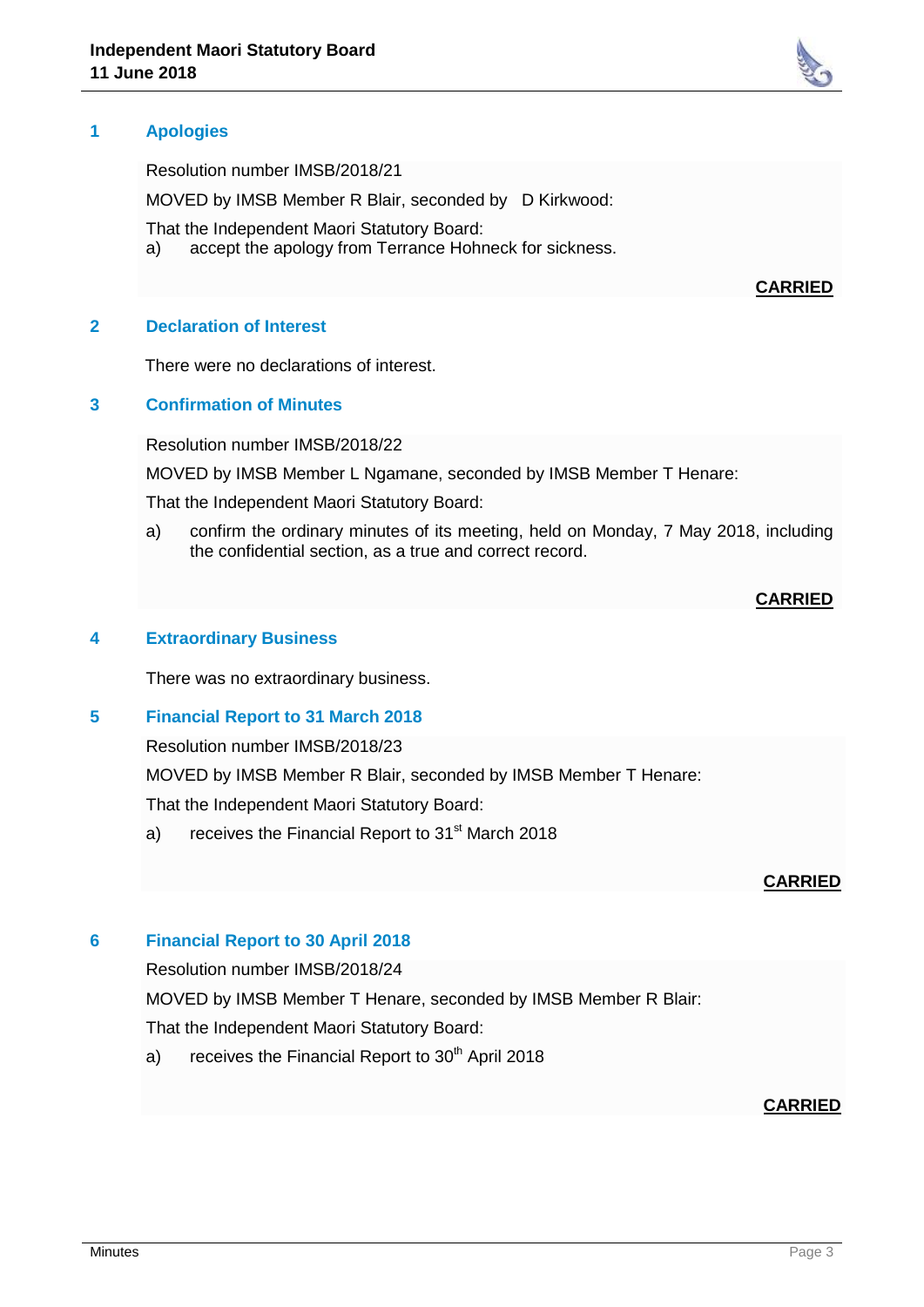

#### **7 Update Board Strategic Priorities Report - June 2018**

Resolution number IMSB/2018/25

MOVED by IMSB Member R Blair, seconded by IMSB Member L Ngamane:

That the Independent Maori Statutory Board:

a) receives the Board Strategic Priorities Report June 2018

# **CARRIED**

# **8 Auckland Māori Housing Summit and strategic action plan**

Resolution number IMSB/2018/26

MOVED by IMSB Member T Henare, seconded by IMSB Member L Ngamane:

That the Independent Maori Statutory Board:

a) That the Board receives this report.

# **CARRIED**

# **9 Procedural motion to exclude the public**

Resolution number IMSB/2018/27

MOVED by IMSB Member R Blair, seconded by IMSB Member T Henare:

That the Independent Maori Statutory Board:

- a) exclude the public from the following part(s) of the proceedings of this meeting.
- b) agree that <<ENTER NAME, TITLE OF PERSON>> be permitted to remain for Confidential Item <<CONFIDENTIAL ITEM NO.>>:<<ITEM TITLE>> after the public has been excluded, because of their knowledge of <<SPECIFY>>, which will help the Independent Maori Statutory Board in its decision-making.

The general subject of each matter to be considered while the public is excluded, the reason for passing this resolution in relation to each matter, and the specific grounds under section 48(1) of the Local Government Official Information and Meetings Act 1987 for the passing of this resolution follows.

This resolution is made in reliance on section 48(1)(a) of the Local Government Official Information and Meetings Act 1987 and the particular interest or interests protected by section 6 or section 7 of that Act which would be prejudiced by the holding of the whole or relevant part of the proceedings of the meeting in public, as follows:

| Reason for passing this resolution<br>Particular interest(s) protected<br>the passing of this resolution<br>in relation to each matter<br>(where applicable)<br>The public conduct of the part of<br>$s7(2)(b)(ii)$ - The withholding of the<br>s48(1)(a)<br>the meeting would be likely to result<br>information is necessary to protect<br>in the disclosure of information for<br>information where the making<br>available of the information would<br>which good reason for withholding<br>exists under section 7. |                                     |                                                                                                                                                         |
|-------------------------------------------------------------------------------------------------------------------------------------------------------------------------------------------------------------------------------------------------------------------------------------------------------------------------------------------------------------------------------------------------------------------------------------------------------------------------------------------------------------------------|-------------------------------------|---------------------------------------------------------------------------------------------------------------------------------------------------------|
|                                                                                                                                                                                                                                                                                                                                                                                                                                                                                                                         |                                     | Ground(s) under section 48(1) for                                                                                                                       |
| the commercial position of the<br>exists under section 7.<br>person who supplied or who is the<br>subject of the information.<br>In particular, the report contains                                                                                                                                                                                                                                                                                                                                                     | be likely unreasonably to prejudice | The public conduct of the part of<br>the meeting would be likely to result<br>in the disclosure of information for<br>which good reason for withholding |

#### **C1 Te Tiriti o Waitangi Audit of Auckland Council: PwC Report and Findings**